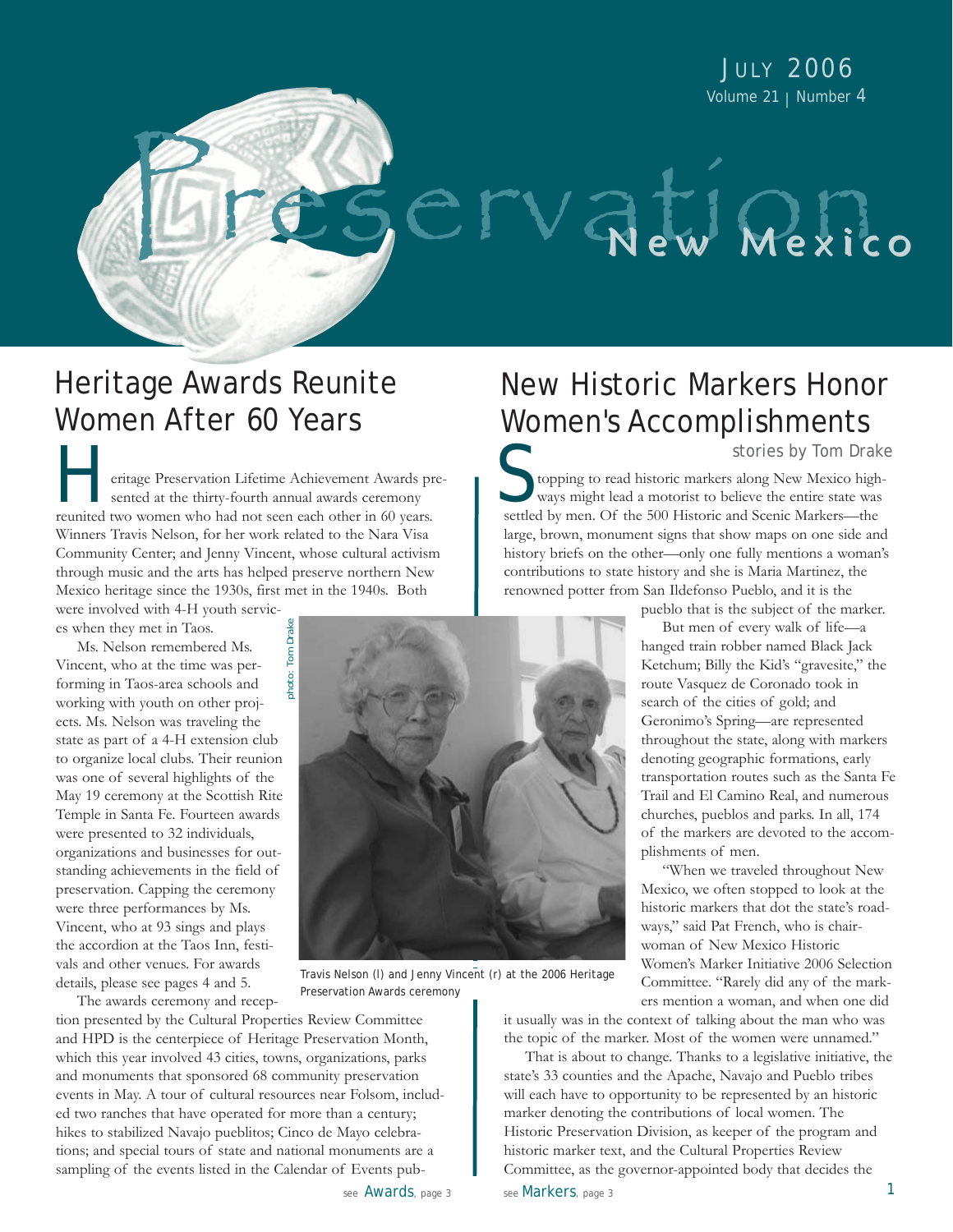

#### HISTORIC PRESERVATION DIVISION **PRESERVATION NEW MEXICO** Volume 21 | Number 3

*Preservation New Mexico* is published bimonthly by the New Mexico Historic Preservation Division, Department of Cultural Affairs. *Preservation New Mexico* is edited, designed and produced by Tom Drake, HPD Public Relations. Readers are invited to submit information and articles for publication. On request, *Preservation New Mexico* is available electronically, and on the HPD website: *www.nmhistoricpreservation.org*.

Send photographs, stories and ideas via email to Tom Drake, *tom.drake@state.nm.us*.

This publication is financed with federal funds from the National Park Service, U.S. Department of the Interior and other sources. The contents and opinions do not necessarily reflect the views or policies of the Department of the Interior.

Histopic Peasenwarrow Divisions<br> **PRESERVATION NEW MEXICO**<br> **PRESERVATION NEW MEXICO**<br> **PRESERVATION NEW MEXICO**<br> **PRESERVATION NEW MEXICO**<br> **PRESERVATION** (**D**) Note 12 | Number 3<br> **Preservation** New Mexico is published b HPD programs receive federal financial assistance for identification and protection of historic properties. Under Title VI of the Civil Rights Act of 1964, Section 504 of the Rehabilitation Act of 1973, and the Age Discrimination Act of 1975, as amended, the U.S. Department of the Interior prohibits discrimination on the basis of race, color, national origin, disability or age in its federally assisted programs. If you believe you have been discriminated against in any program, activity, or facility as described above, or if you desire further information, please write to: Office of Equal Opportunity, National Park Service, 1849 C Street, N.W., Washington, D.C. 20240.

New Mexico Historic Preservation Division Bataan Memorial Building 407 Galisteo, Suite 236 Santa Fe, NM 87501

# **in this issue**

## $J$ uly 2006

- 1 Heritage Preservation Awards
- Women s Markers Initiative
- What s Happening at HPD
- 4 Awards Ceremony Photo Page
- 6 Tax Credit Success Story
- 6 Updating Our Preservation Plan
- 7 Preservation Plan Questionnaire
- 8 Summer Calendar

# **Space History is Marked on Earth**



happenin

happenings

what's **happening** at hpd

SHPO Katherine Slick (l) and CPRC member Dr. Beth O'Leary point out the stake that marks L.A. 2,000,000.

Cultural Properties Review Committee Secretary Beth O'Leary and HPD Director Katherine Slick dedicated the first outer space cultural resource to be represented on Earth. They presided over the dedication of Laboratory of Anthropology Site 2,000,000, which represents Tranquility Base where humans first set foot on the Moon, July 20, 1969. O'Leary, an NMSU professor, said the project began when she was asked by a student in 1999 if U.S. preservation law applied to the Moon. She didn't know, and applied for and received a grant to research the answer. Tranquility Base, with its detritus from the Apollo landing and because of its association with events significant to the nation's history, qualifies to be listed in the National Register of Historic Places, and as a National Historic Landmark, she said.

# **HPD Makes National Media**

The discovery of bones at least 100 years old on a ranch in southeastern New Mexico made *USA Today*. State Archaeologist Glenna Dean was mentioned in the May 2 edition in the 50-states section of the paper. The bones were discovered by a rancher's son who notified Lea County authorities. Sheriff Keith Rice said if the bones were from a crime scene, "it wasn't one from our century."

# **We've Moved!**

HPD has moved. Readers learning the news for the first time, here, may want to note all phone numbers and e-mail addresses remained the same. Our new street address is: New Mexico Historic Preservation Division, Bataan Memorial Building, 407 Galisteo Street, Suite 236, Santa Fe, NM 87501.

Though we'd like to report an easy transition, such a statement would be misleading. HPD still operates its old Site File Room and its approximately 1,850 State Register of Cultural Properties listings out of boxes in hallways. But staff, and citizens



1961 State Capitol complex. The Bataan Memorial Building is to the right.

who have visited in the last couple months, can rest assured the listings and documentation of the 6,000 contributing resources will be filed away in a new, highly efficient rolling file system. Thought unaffordable, HPD managed a property exchange with Albuquerque Metropolitan Courts at no cost. Installation began in early June and should be completed at the end of the month.

A bonus of the move is everyone on staff has individual offices. HPD had outgrown its space at La Villa Rivera, our Palace Avenue home of 20 years, and many employees shared what had been hospital rooms.

The Bataan once was the State Capitol Building and more recently the home of the State Attorney General until New Mexico Arts, Office of Archaeological Studies, HPD and administrative offices of the Department of Cultural Affairs began moving in this February.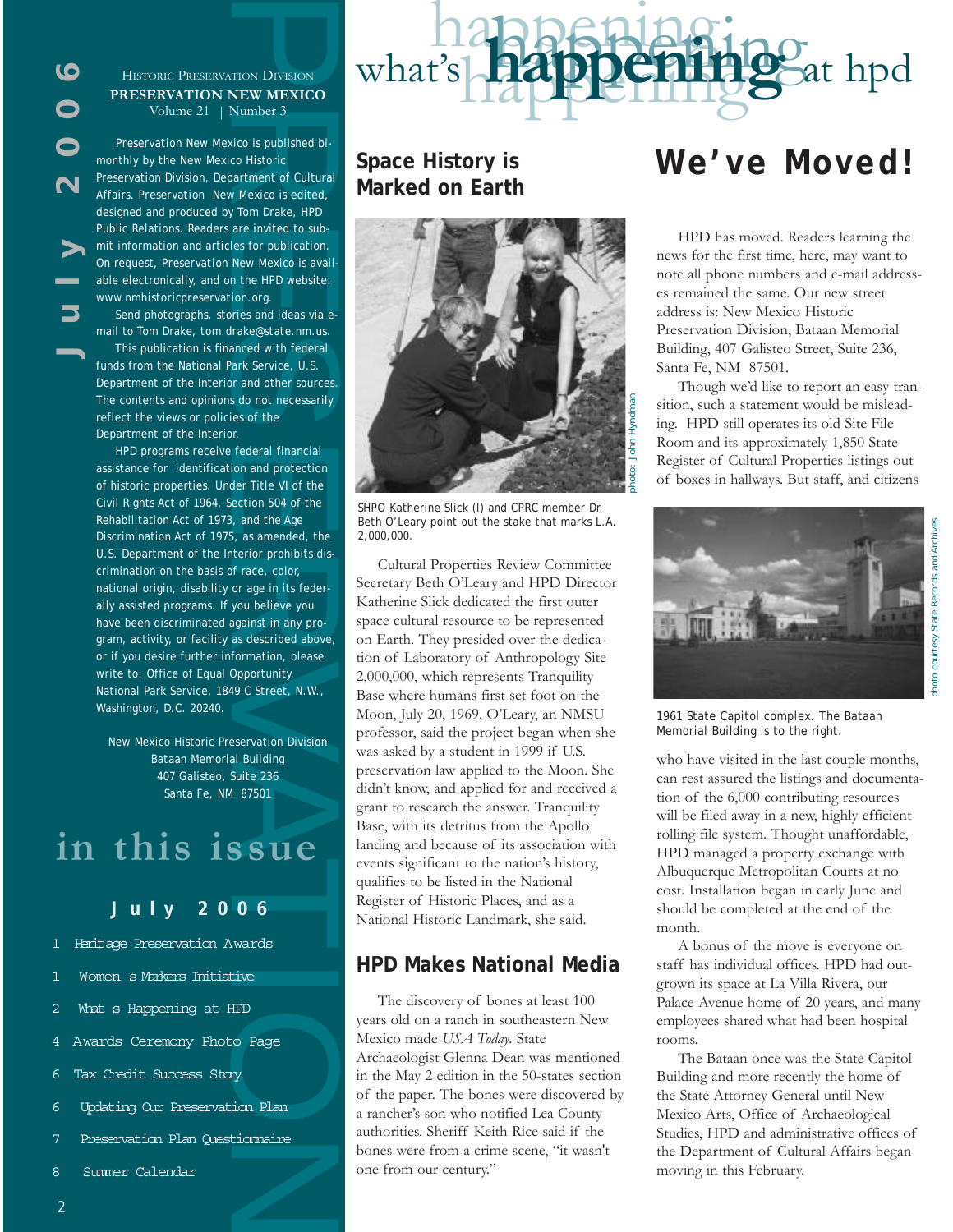## Markers, from page 1

wording, will work with the committee and the state Department of Transportation on the initiative. The goal is to have the text

women's history such as local charters of the New Mexico Federation of Women's Clubs or the Daughters of the American Revolution. But French said after attending



Left to right, achaeologists Huld Hobbs, Jean Cady, Marjorie Lambert and Bertha Dutton on a 1935 dig. Ms. Lambert was one of the first women to enter the male-dominated field of Southwestern archaeology. She published an important technical report on the San Pedro site, and initiated a second phase of stabilization at Gila Cliff Dwellings National Monument. Ms. Dutton purchased part of the Howiri Archaeological site and donated it to the Museum of New Mexico. She led numerous Girl Scout troops on early excavations.

for as many markers as possible completed by the end of the year and submitted to DOT so construction and installation can begin.

First Lady Barbara Richardson and Governor Bill Richardson became early supporters when French, Alexis Girard and Beverly Duran—both co-chairs of the marker initiative committee and members of the New Mexico Women's Forum began working with them 2005. First Lady Richardson, who is honorary chairwoman of the selection committee, advised them to seek Department of Cultural Affairs Secretary Stuart Ashman's support, which bore fruit with legislative funding secured earlier this year.

Representatives of the New Mexico Women's forum, DOT, the All Indian Pueblo Council, the Association of Counties and HPD serve on the committee, which is seeking nominations from Indian tribes and all 33 counties. Local groups and individuals should come forward with nominations and text, providing biographical information for the committee.

Communities may turn to authorities on

the 2006 Heritage Preservation Awards ceremony that groups like the New Mexico Jewish Historical Society, which won a Heritage Publication Award, and other organizations should get involved.

Marker text commonly is limited to 50 words and the person commemorated must be deceased. Suggestions for the placement of the markers are accepted, and should be proximate to where the woman had her impact. HPD will review all text and research it for accuracy. Persons submitting names and stories must provide documentation, although such information may be limited for pre-Territorial women. Submissions must include the woman's name, her county or lands, sources, documentation and the sponsor's contact information. The deadline to submit a nomination is July 31.

All nominated women will be reviewed in the context of their times, and information on women not selected for the initial markers will be archived for later efforts. Mailed submissions can be sent to Patricia French, Chair, Historic Women's Marker Initiative, 216 Washington Ave., Santa Fe,

# Awards, from page 1

lished by HPD.

2006 continues to be a watershed year for preservationists, who are celebrating the centennial of the 1906 Antiquities Act and the fortieth anniversary of the National Historic Preservation Act. HPD's twentyfourth annual poster illustrated El Morro National Monument—the second monument decreed after President Theodore Roosevelt signed the act—with a 1929 photograph and centuries-old signatures from the monument's Inscription Rock. The poster was a huge success—used as giveaways in tourist center contests—and 2,000 copies were handed out to fans at the Home Runs for Heritage baseball game HPD sponsors each year courtesy of the Albuquerque Isotopes. HPD received numerous requests for additional copies, including 125 for the Albuquerque Academy, which will use them as prizes and to inspire students of art, writing, history and architecture. Their teacher decided to take them on a sketching field trip to El Morro after seeing the poster.



CPRC Chairman Estevan Rael-Gálvez, the CPRC's Jon Hunner and HPD Director Katherine Slick with Dwight Picaithley, one of three writers and editors of a collection of works on the 1906 Antiquities Act who won awards at the May 19 ceremony.

N.M., 87501. E-mailed submissions should be sent to *patgfrench@aol.com*, cc: *karren.sahler@sothebysrealty.com*. For easy access to existing marker text, visit *www.nmhistoricmarkers.newmexico.org*. A downloadable nomination form is at *www.nmhistoricpreservation.org* in the "Forms and Documents" drop-down tab on the Home page.

Women played pivotal rules in establishing and stabilizing communities by fostering social service networks, establishing schools, libraries and businesses, and creating environments friendly to the appreciation of the arts. Every corner of the state owes a debt of gratitude to the early women of New Mexico.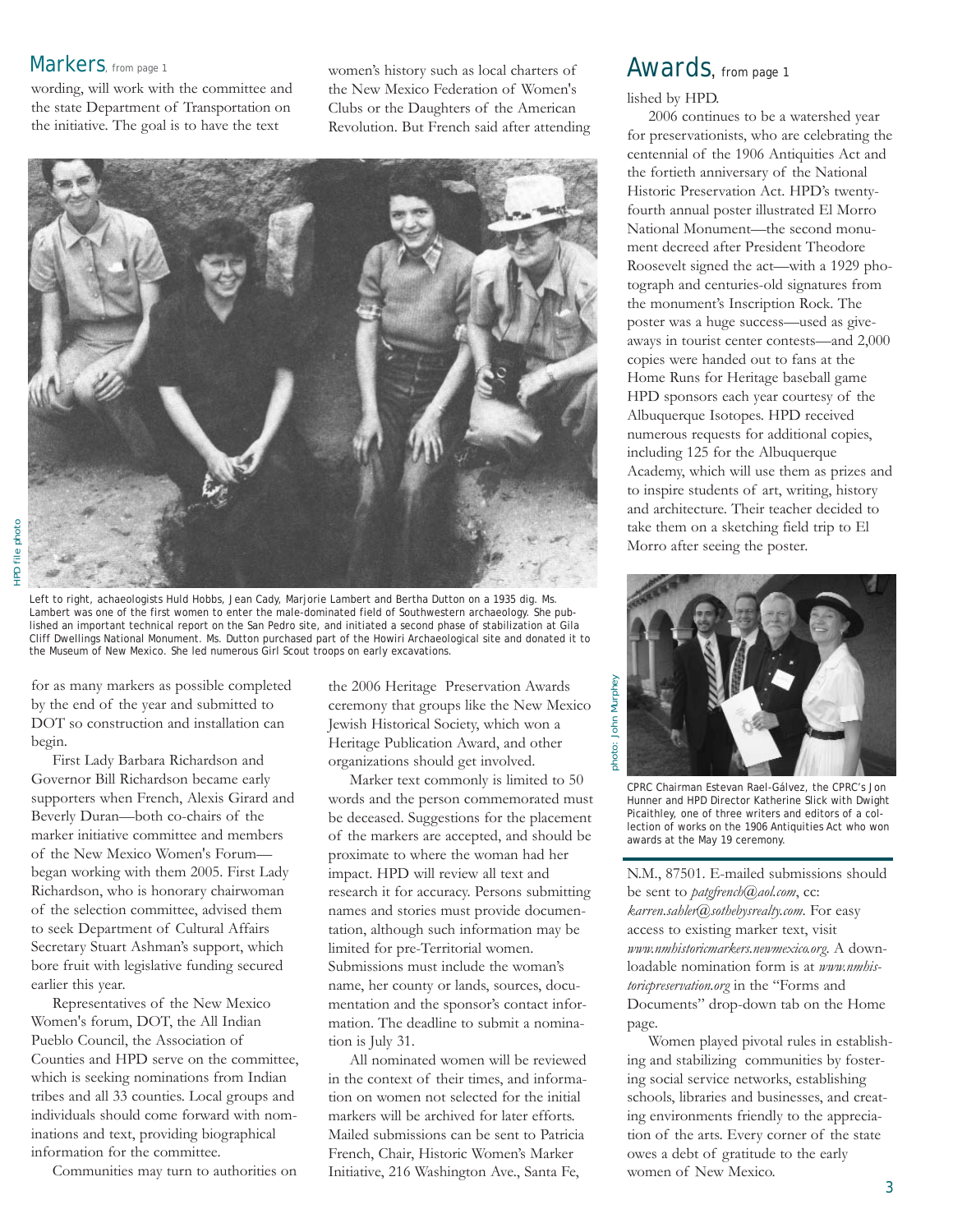# Heritage Preservation





# **Lifetime Achievement**

JENNY VINCENT for preserving the cultural heritage of northern New Mexico through music and activism. For seven decades, Ms. Vincent has worked at the grassroots level to preserve community and cultural identity. She arrived in San Cristobal in 1936 at the invitation of Frieda Lawrence, widow of author D.H. Lawrence. A few years later she set aside school rules and began performing music for classrooms in both Spanish and English at a time when Spanish was banned in local schools. Classically trained, she performed with Paul Robeson during the 1948 Progressive Party campaign and participated in the New York folk music revival with Pete Seeger and Woody Guthrie. She continues to record and has issued several compilations of Spanish-influenced music of New Mexico and the Southwest.

TRAVIS NELSON for preserving historic buildings that form the heart of the community of Nara Visa. Ms. Nelson spearheaded efforts to save the handsome school, built in 1921, and a gymnasium added in 1937 during the New Deal. In 1967, upon returning to town, she learned the Clayton School District wanted to tear down the building. Ms. Nelson's work eventually led to the school becoming the Nara Visa Community Center. At age 86 she continues to seek grants and legislative allocations for the buildings, paints the trim, fixes plumbing and trims and cares for the landscaping. Her efforts turned the onceempty building into the heart of Nara Visa.

# **State Historian's Award for Excellence in Heritage Scholarship**

DR. JOHN KESSEL for outstanding research and extensive publication of New Mexico's Spanish Colonial History. Dr. Kessel has spent 30 years sharing a wealth of knowledge with generations of students. Kessel has written numerous books, including *Kiva, Cross and Crown: The Pecos Indians and New Mexico, 1540- 1840*. He was editor-in-chief of the *The Journals of Diego de Vargas*, a multi-volume publication of the papers of de Vargas. Mr. Kessel currently lives in Durango, Colorado, and is professor emeritus at the University of New Mexico.

# **Heritage Publication**

THE ANTIQUITIES ACT: *A CENTURY OF AMERICAN ARCHAEOLOGY, HISTORIC PRESERVATION & NATURE CONSERVATION* for the timely publication of a book commemorating the nation's founding preservation law and in recognition of the authors' efforts to feature New Mexico's pivotal role in the establishment of the 1906 Antiquities Act. The authors are New Mexico State University History Professor Dwight T. Picaithley, of Las Cruces, who also served as chief historian of the National Park Service and worked in Santa Fe, Boston and Washington, D.C.; Dr. Francis P. McManamon, National Park Service chief archaeologist, has developed policy for government archaeological programs since 1986; and David Harmon, executive director of the George Wright Society of scientific and heritage professionals working in parks and other protected areas headquartered in Hancock, Mich.

NEW MEXICO JEWISH PIONEER VIDEO PROJECT for extensive documentation and a multi-media publications that reveal the extensive contributions of Jewish pioneers living in New Mexico. Recognized are the following from left: Dr. Durwood Ball, New Mexico Jewish Historical Society historical consultant; Anita Miller, NMJHS chairperson; Dr. Henry Tobias, historical consultant; Judy Basen Weinreb, archivist; Dr. Noel Pugach; lead historical consultant; Lisa Witt, project director from Avista Video. Dr. Rael-Gálvez and HPD Director Katherine Slick are to the rear at right.

# **Architectural Heritage**

ORTIZ DE VELARDE COMPOUND for preserving a Santa Fe tradition, the family compound. Compounds rapidly are disappearing in the face of development, but the Ortiz de Velarde family was able to preserve the historic fabric of their compound by working with architects Hoopes + Associates, Clemens Construction and Design with Nature landscapers. A privacy wall was strategically lowered to restore part of the historic homes' facades to the streetscape. The dwellings were expertly rehabilitated down to the windows, which were disassembled, restored and re-installed. *Santa Fe TREND* featured the project. Pictured from left are Donna Bone, landscaper; Ursulo Velarde Ortiz; his granddaughter Cristianna; his wife Carlotta; son Reynaldo; Randy Mulkey, builder; and Craig Hoopes, CPRC.

## **Individual Achievement**

RONALD FIELDS for his enthusiasm and boundless energy in sharing his expertise with the public. Fields is an environmental scientist with PNM, the Public Service Company of New Mexico. He does double duty as a volunteer with HPD each year during the division's annual Archaeology Fair, where he spends hours teaching youth and adults traditional practices, including the finer techniques of rapidly propelling a spear with an atlatl—a launching device at least 20,000 years old. Mr. Fields was unable to attend.



Dr. Kessel flanked by CPRC member Dr. Jon Hunner at his right and CPRC Chairman Dr. Estevan Rael-Gálvez, New Mexico State Historian.



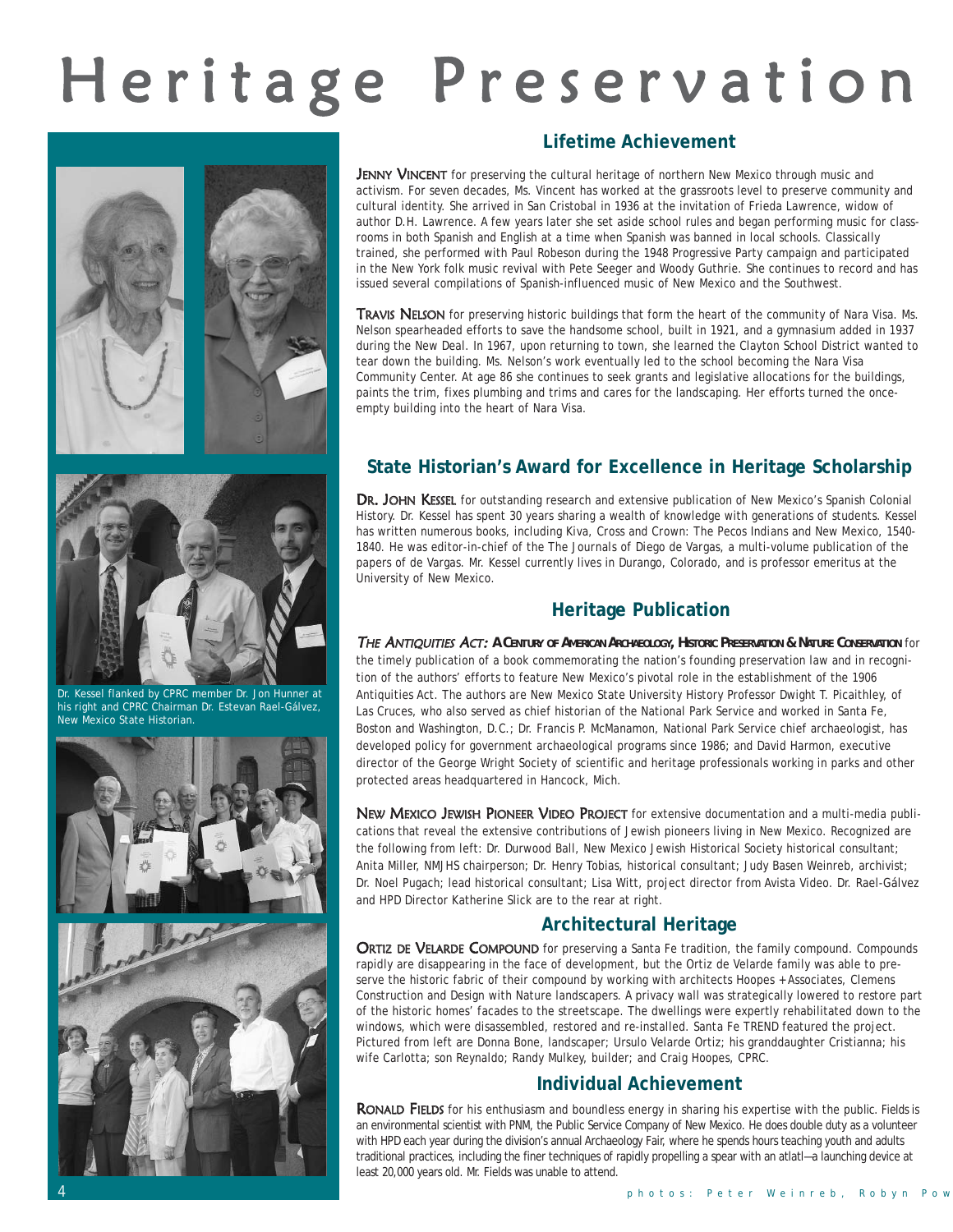# A <sup>w</sup> <sup>a</sup> <sup>r</sup> d <sup>s</sup>

## **Heritage Organization**

AMY BIEHL HIGH SCHOOL for organizing and designing the perfect fit of an enlightened educational program into Albuquerque's historic federal building. Built between 1908 and 1911 before New Mexico statehood, Albuquerque's old federal post office and courthouse represented a bygone era of grand, public spaces; it was considered one of the crowning achievements of downtown Banker's Row. Now Albuquerque's first downtown high school in 30 years, the building immediately fascinated faculty and students, who enhance their educational experience with nearby cultural resources downtown. The school, U.S. General Services Division and Hartman + Majewski Design Group consulted with HPD on a rehabilitation that makes the Mediterranean Revival-style architecture with its wide, marble hallways, steep, twisting staircases, elegant crown molding and hand-carved wood doors an integral part of the educational experience. From left to right are Dr. Rael-Gálvez, GSA architect Steve Kline, Ms. Slick, school CEO Tony Monfiletto and Gregory Hartman, architect.

CITY OF ALAMOGORDO for exemplary recovery of critical archaeological resources from a Jornada Mogollon Village. The city worked closely with HPD and hired SWCA Archaeological Consultants when trenching for a new waterline led to the discovery of seven pit houses and surface rooms, trash middens, hearths and eventually the remains of 13 villagers at the prehistoric site. Not only were resources expertly recovered, but as public interest grew the city made information available to the media and began work on an interpretive display of the recovery. The city lent its equipment and staff to the effort. When it was learned later that construction of a desalination plant would impact 16 additional prehistoric sites, project engineers successfully redesigned the facility to avoid them. Arthur Alterson, Alamogordo community development director; and Peter Castiglia, SWCA, attended.

NORTHWEST NEW MEXICO SITE STEWARDS PROGRAM for engaging hundreds of volunteer citizens in historic preservation while establishing the state's premiere site steward program. The regional program is highly successful in large part because of Jim Copeland, an archaeologist with the Farmington Bureau of Land Management field office; and Larry Baker, executive director of Salmon Ruins Museum. They have worked with Northwest site steward Tom Whitson, also honored but unable to attend the ceremony, to create a volunteer network of 150 stewards who monitor more than 100 rock art sites, Navajo Pueblitos and historic homesteads.

SCHOOL OF AMERICAN RESEARCH for nearly 100 years of providing a dynamic educational and research institution focused globally and on the American Southwest. SAR was one of the first centers established for the studies of archaeology and ethnology following passage of the Antiquities Act of 1906. Established in 1907, its first director, Dr. Edgar Lee Hewett, had worked to establish the 1906 Act, revived Santa Fe Fiesta and helped create "Santa Fe Style". Shown from the school are Diane McCarthy, Carol Sager, President James Brooks, Susan Foote, Chair of the Board of Managers, Mary Crouchet, Rita Irigan, Jennifer Day and Sharon Tison.

## **Tribal Heritage**

U.S. COURTHOUSE PROJECT, SANTA FE, for Tesuque Pueblo and the U.S. General Services Administration's model tribal consultation during a routine construction project. GSA and the pueblo were honored for harmoniously working together when unmarked, ancestral burials were discovered during trenching for new drainage. Each time remains were encountered, the groups engaged in consultation, which included HPD, often meeting at the site to map out a new course for the drainage. By proceeding together, the parties avoided moving any of the burials, and met the requirements of the Native American Graves Protection and Repatriation Act and the 1966 National Historic Preservation Act.

DR. SCOTT RUSHFORTH for documenting Chiricuahua Apache Prisoners of War and preserving and recording the language of the Mescalero Apache. Because of Dr. Rushforth's work with the Mescalero, the Apache language is preserved and used today in schools and hospitals. A professor at New Mexico State University, he worked with tribal members to compile a dictionary of the Apache language. He produced a documentary based on the 27-year imprisonment of the Chiricuahua Apache, whose leader Geronimo, died at 89 while still in captivity.

## **Archaeological Heritage**

DR. EDWARD STASKI for dedicated research and outreach on El Camino Real de Tierra Adentro. Dr. Staski assembled one of the key bodies of research on El Camino Real, and has shared it with more than a generation of students and the public. His work helped reveal the diverse cultures that traversed El Camino Real, the Americas' first transcontinental trade route. A professor at New Mexico State University since 1983, he took students to repositories and taught procedures to identify and access documents that illustrate land-development patterns. The survey identified several sites associated with El Camino Real; the most significant being the possible location of El Paraje La Salinera within the town boundaries of Vinton. Drs. Rael-Gálvez, Staski and O'Leary are shown with Polly Staski at the reception.







Alterson and Catiglia. Copeland







Steve Kline, GSA with Dorothy Victor, HPD

Drs. Beth O'Leary, Rushforth and nominator Oliver Enjady.

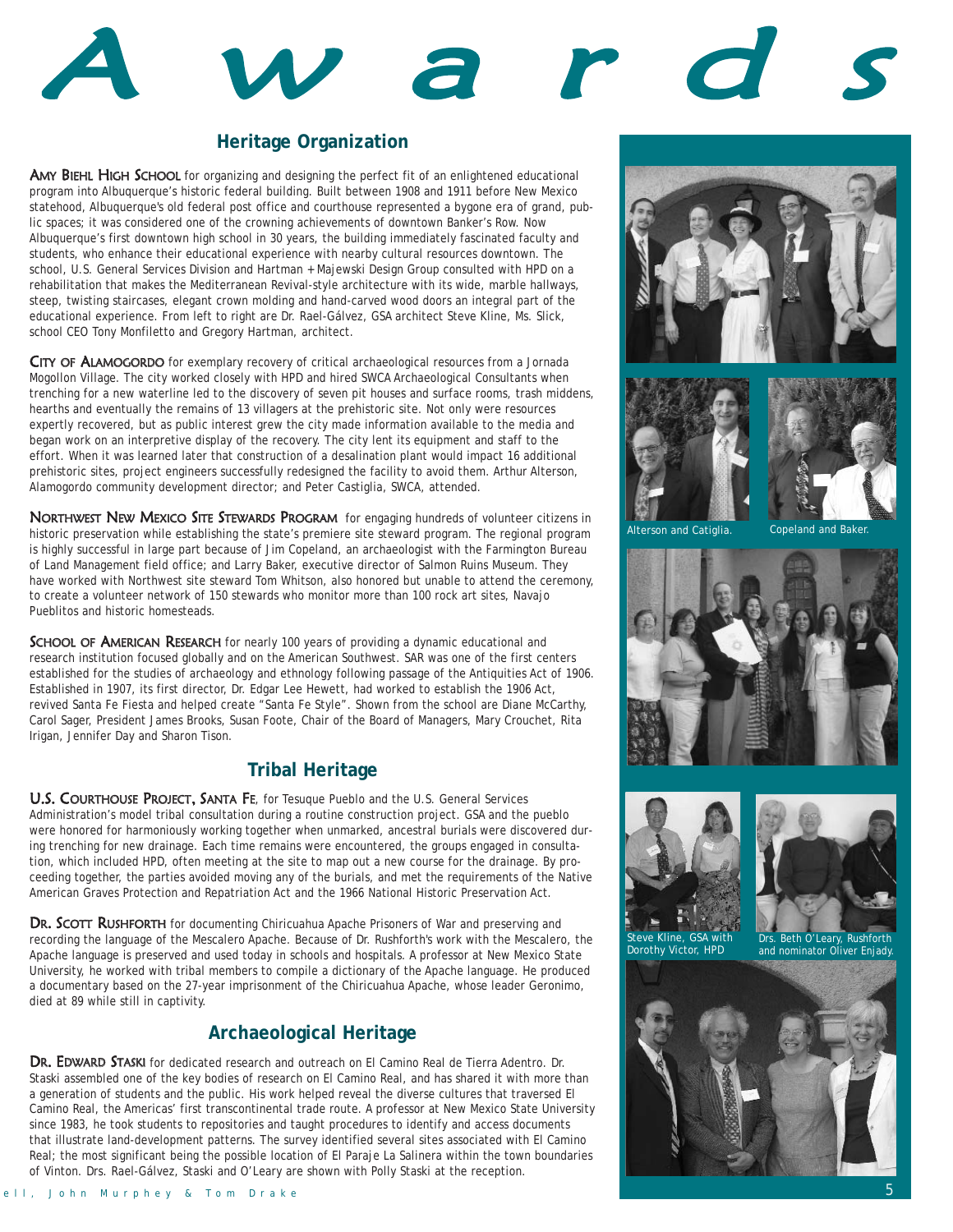# Tax Credit Success

# Restoration and Addition Well Planned

hen Virginia Burris and Stephen Poland decided to build an addi-**Manufacturies** here virginia Burris and Stephen Poland decided to build an addition to their historic home in Albuquerque's



Monte Vista Historic District they wanted it in keeping with the original 1942 house, while preserving the extensive wildlife habitat in their yard. They also did their homework and knew they could tie in a restora-

tion of the original house and receive New Mexico Cultural Property Tax Credits for it.

The owners came to HPD with drawings, a model and the good will of their neighbors whom they consulted on the 1,000 square-foot addition. Because it is in



photos: Robyn Powell photos: Robyn Powell

> scale and positioned lower on the lot, the addition became an attractive change in the neighborhood of generally modest or average-sized homes.

> Additions do not qualify for tax credits, but replacement of a water line, new roof

for the historic part of the home, repairs to the original wood flooring and research to restore the original door bell and



chimes—manufacturer Nutone still operates out of Cincinnati—did. Ms. Burris and Mr. Poland qualified for \$12,321 in state income tax credits, or half the restoration, and a 3.31 percent savings on their project.

# Updating Preservation Goals

*HPD wants to know your thoughts about historic preservation*

**G O A L S** Expand and strengthen public knowledge about the protection and preservation of our cultural resources. Strive for greater cost effectiveness, fuller funding and knowledge about funding for historic preservation. Incorporate historic and cultural preservation into community planning. Strengthen advocacy and legal protections that further protect the cultural resources New Mexicans want to preserve. Expand and strengthen the network of preservation organizations and individuals throughout the state, including those representing various ages, abilities, and cultural and ethnic groups.

very five years, HPD embarks on a collaboration with partners and friends to reevaluate our state very five years, HPD embarks on collaboration with partners and friends to reevaluate our state preservation vision, accomplishments and goals. Provisions in the 1966 National Historic Preservation Act require states and U.S. territories to revise and develop a comprehensive, historic preservation plan covering five-year periods. *New Mexico Historic Preservation: A Plan for 2002-2006*, was formulated with the help of New Mexicans throughout the state who offered their insights and responded to questionnaires.

### **A new State Preservation**

**Plan must be developed**

### **with goals in place for the**

### **five-year period 2007-2011.**

We are revising the plan this year, and HPD once again is asking New Mexicans to participate in crafting the state's historic preservation plan. As a first step we are asking you to help us identify and formulate priorities for statewide preservation action over the next five years and into the future.

Gathering citizen opinion is the first step in revising the historic preservation **Current Vision Statement: "Together we discover, celebrate and safeguard New Mexico's wealth of cultural heritage to enhance the quality of life for the state's residents and visitors."**

plan. Our goal is to develop an integrated, forward-thinking document to identify and prioritize needs, guide statewide preservation planning, highlight preservation accomplishments, and protect our treasured resources well into the future.

We would appreciate a few moments of your time so we can learn your opinions. Please return the questionnaire by July 15, 2006. The questionnaire also is available for electronic submission on the HPD Web site at *www.nmhistoricpreservation.org* by clicking on the Forms and Documents tab on the Home page. Forms can be sent to Jan Biella, Preservation Services manager, at *jan.biella@state.nm.us*. The current state plan, a summary of its goals, objectives and highlights, some of which are reprinted here, also is available at our Web site.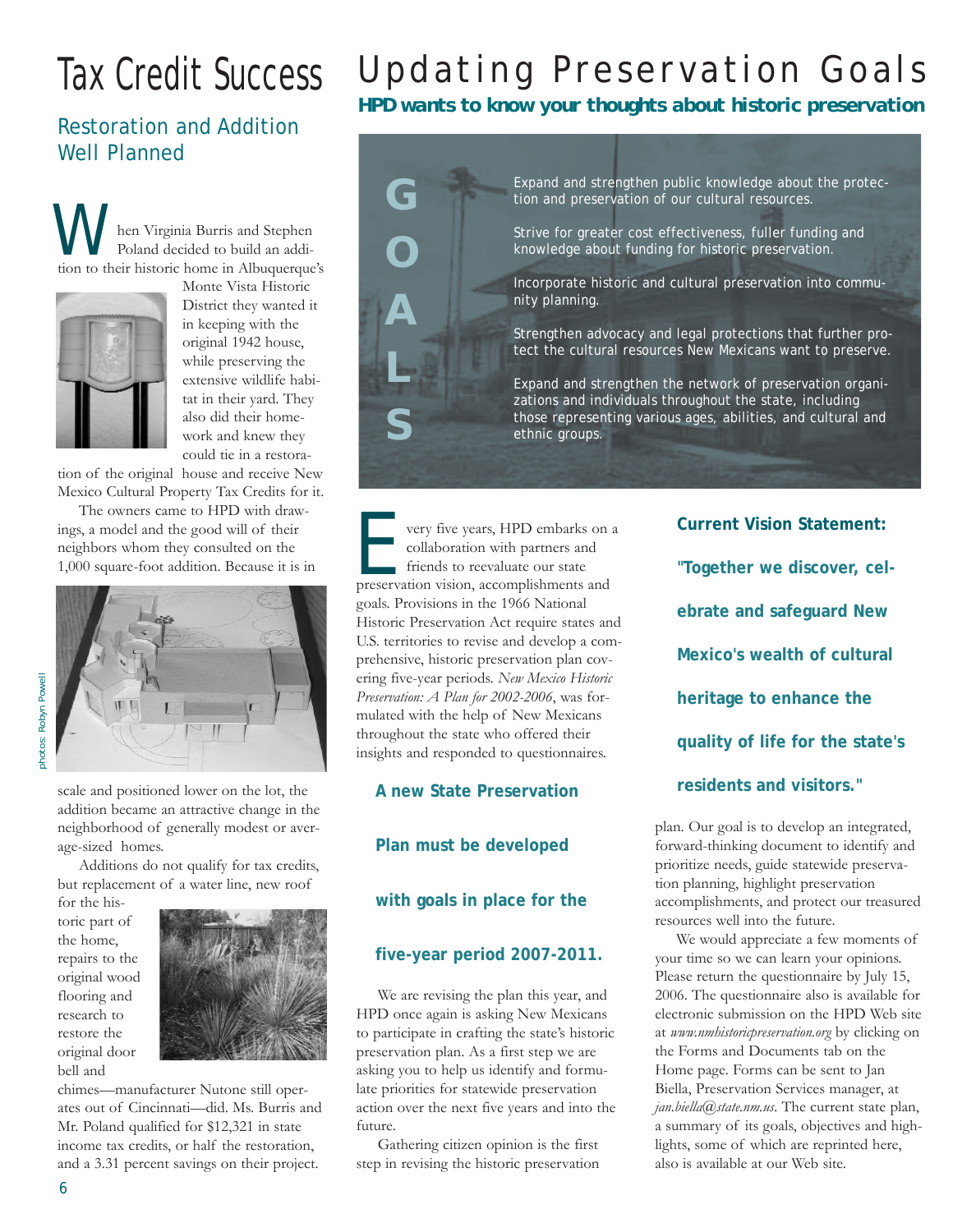# 2007 — 2011 State Preservation Plan  $\mathsf Q$  <code>uestionnaire</code>

*Please give us your opinions from a statewide perspective*

|                                                                                                                                                                            | 1. The preservation of New Mexico's historic and cultural resources is important for the following reasons (check your top three choices):                                                                                            |                                                                                                                                                               |
|----------------------------------------------------------------------------------------------------------------------------------------------------------------------------|---------------------------------------------------------------------------------------------------------------------------------------------------------------------------------------------------------------------------------------|---------------------------------------------------------------------------------------------------------------------------------------------------------------|
| improves quality of life<br>provides learning opportunities<br>strengthens communities<br>interprets prehistory and history                                                | __ supports downtown revitalization<br>___ enhances economic development<br>__ provides a sense of place<br>__ promotes tourism                                                                                                       | __ highlights architecture and art<br>__ recognizes aesthetic value<br>____ other _____________________                                                       |
|                                                                                                                                                                            | 2. Which of the following best describes the most pressing challenges to historic preservation in New Mexico (check your top three choices):                                                                                          |                                                                                                                                                               |
| demolition or neglect of historic<br>structures<br>lack of general information/education<br>publicly funded infrastructure projects<br>(road projects, energy development) | __ lack of shared vision<br>__ maintaining publicly owned historic<br>sites<br>__ lack of economic incentives to stimu-<br>late private preservation/rehabilitation                                                                   | __ deterioration of town centers<br>____ sprawl<br>__ lack of sensitivity to archaeological<br>resources<br>$\rule{1em}{0.15mm}$ other $\rule{1.5mm}{0.15mm}$ |
|                                                                                                                                                                            | 3. What do we need most to do a better job of protecting historic and cultural resources in New Mexico (check your top three choices):                                                                                                |                                                                                                                                                               |
| stronger historic preservation laws<br>better enforcement of existing laws<br>creation of more local preservation<br>plans and ordinances                                  | __ increased public education<br>__ training for public officials<br>__ creation of more private financial<br>incentives                                                                                                              | __ better integration of agency,<br>community and citizen efforts                                                                                             |
|                                                                                                                                                                            | 4. Which of the following financial incentives do you think would be most effective for historic preservation in New Mexico (choose one):                                                                                             |                                                                                                                                                               |
| incentives to encourage rehabilitation<br>of privately owned property<br>incentives to encourage urban and<br>small town redevelopment                                     | __ incentives to encourage preservation<br>of open space and rural resources<br>__ funding for bricks & mortar projects,<br>(rehabilitations, restorations)                                                                           |                                                                                                                                                               |
|                                                                                                                                                                            | 5. Of the choices below, which are best able to protect historic and cultural resources (check your top two choices):                                                                                                                 |                                                                                                                                                               |
| federal government<br>state government                                                                                                                                     | ___ city/county government<br>___ tribal government                                                                                                                                                                                   | __ nonprofit groups<br>__ private individuals and businesses                                                                                                  |
|                                                                                                                                                                            | 6. The most pressing challenge to historic preservation in your community is (check your top two choices):                                                                                                                            |                                                                                                                                                               |
| retail/commercial development<br>residential development<br>lack of economic incentives                                                                                    | __ lack of community interest<br>__ lack of understanding by town<br>or tribal officials                                                                                                                                              | __ lack of funding<br>____ other _________________                                                                                                            |
|                                                                                                                                                                            | 7. The resources most important to preserve in your community are (check your top three choices):                                                                                                                                     |                                                                                                                                                               |
| main streets/downtown<br>churches and cemeteries<br>neighborhoods<br>schools<br>public buildings                                                                           | ___ acequias<br>_ industrial sites & commercial signage<br>houses<br>bridges and roadways<br>farms and ranches                                                                                                                        | __ forts and battlefields<br>$\equiv$ parks<br>__ archaeological sites<br>_ open space/natural resources<br>other                                             |
| 8. What county do you live in?                                                                                                                                             |                                                                                                                                                                                                                                       |                                                                                                                                                               |
|                                                                                                                                                                            | 9. New Mexico Historic Preservation: A Plan for 2002-2006 established five statewide preservation goals to support the<br>plan's vision. Should these goals be incorporated into the revised plan? (see goals in picture box, page 6) |                                                                                                                                                               |
| Goal 1<br>$\frac{\ }{2}$ yes $\frac{\ }{2}$ no<br>Goal 2<br>$yes$ no<br>$\frac{\ }{2}$ yes $\frac{\ }{2}$ no<br>Goal 3                                                     | Goal 4<br>$-$ yes $-$ no<br>Goal 5<br>$-$ yes $-$ no<br>$-$ yes $-$ no<br>Develop new goals?                                                                                                                                          | Briefly list new goals or explain revisions:                                                                                                                  |
| addressed elsewhere in this questionnaire:                                                                                                                                 | 10. Please use the space below or attach extra paper to comment on any regional or statewide preservation concerns not                                                                                                                |                                                                                                                                                               |
|                                                                                                                                                                            |                                                                                                                                                                                                                                       |                                                                                                                                                               |
|                                                                                                                                                                            | Return completed forms to Historic Preservation Division, Jan Biella, Bataan Memorial Building, Suite 236, 407 Galisteo St., Santa Fe, NM 87501                                                                                       |                                                                                                                                                               |